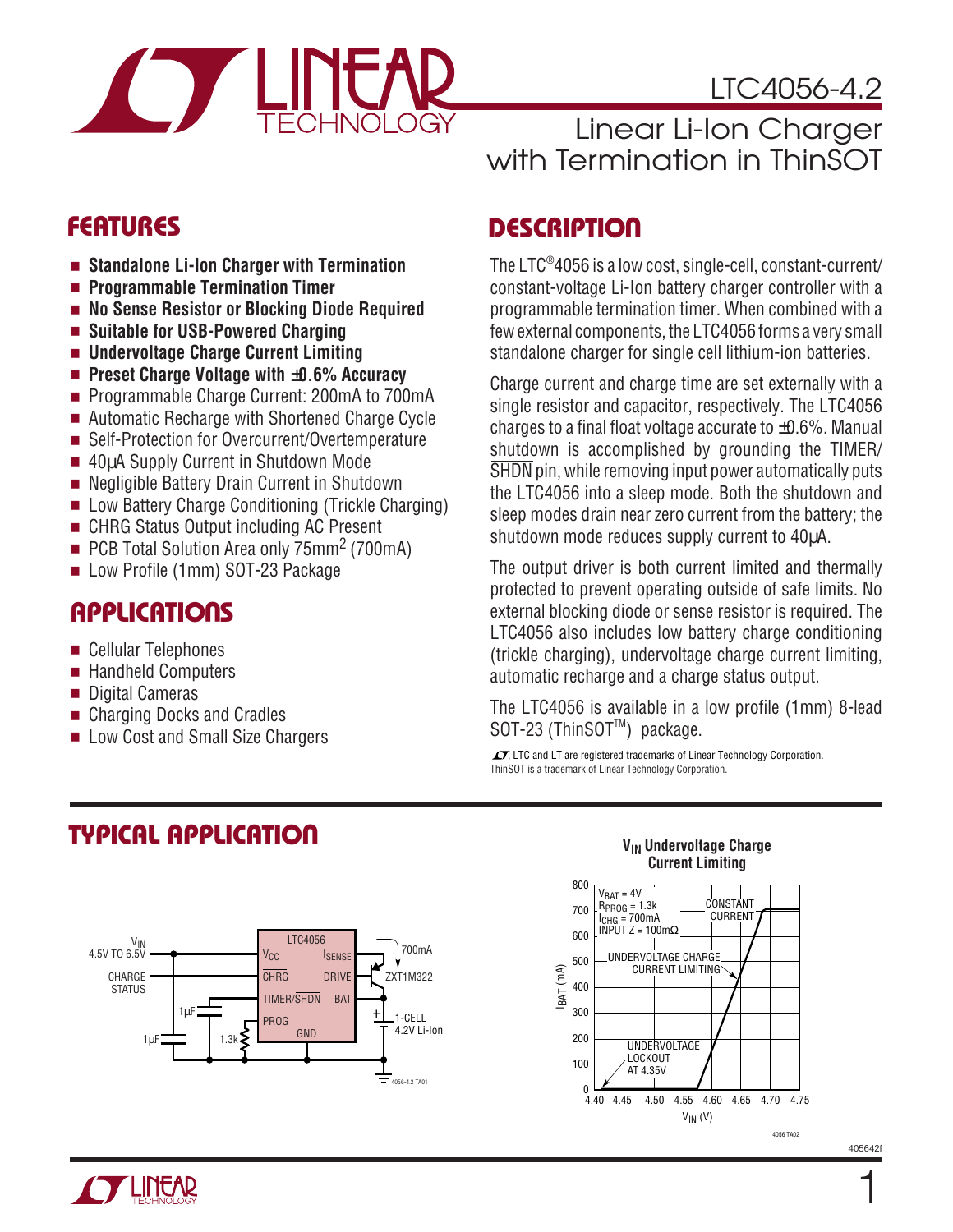**(Note 1)**

| DRIVE, PROG, TIMER/SHDN  - 0.3V to $(V_{CC} + 0.3V)$ |  |
|------------------------------------------------------|--|
|                                                      |  |
| Short-Circuit Duration (BAT, ISENSE)  Continuous     |  |
|                                                      |  |
| <b>Operating Ambient Temperature Range</b>           |  |
|                                                      |  |
|                                                      |  |
| Lead Temperature (Soldering, 10 sec) 300°C           |  |

# **ABSOLUTE MAXIMUM RATINGS PACKAGE/ORDER INFORMATION**



Consult LTC Marketing for parts specified with wider operating temperature ranges.

#### **ELECTRICAL CHARACTERISTICS The** ● **denotes the specifications which apply over the full operating temperature range, otherwise specifications are at**  $T_A = 25^\circ \text{C}$ **. V<sub>CC</sub> = 5V.**

| <b>SYMBOL</b>                | <b>PARAMETER</b>                                             | <b>CONDITIONS</b>                                                                                                                      |           | <b>MIN</b>     | <b>TYP</b>           | <b>MAX</b>     | <b>UNITS</b> |
|------------------------------|--------------------------------------------------------------|----------------------------------------------------------------------------------------------------------------------------------------|-----------|----------------|----------------------|----------------|--------------|
| <b>V<sub>CC</sub></b> Supply |                                                              |                                                                                                                                        |           |                |                      |                |              |
| $V_{CC}$                     | Input Supply Voltage (Note 3)                                |                                                                                                                                        |           | 4.5            |                      | 6.5            | $\vee$       |
| Icc                          | Quiescent V <sub>CC</sub> Supply Current                     | $V_{BAT} = 4.5V$ (Forces $I_{DRIVE} = 0$ )<br>$I_{PROG} = 200 \mu A (R_{PROG} = 5k)$                                                   |           |                | 400                  | 600            | μA           |
| <b>I</b> SHDN                | V <sub>CC</sub> Supply Current in Manual Shutdown            | $V_{\text{TIMER}/\overline{\text{SHDN}}} = 0 V$                                                                                        |           |                | 40                   | 60             | μA           |
| <b>IBMS</b>                  | <b>Battery Drain Current in</b><br>Manual Shutdown (Note 4)  | $V_{\text{TIMER}/\overline{\text{SHDN}}} = 0 V$                                                                                        | $\bullet$ | $-1$           | $\mathbf{0}$         | 1              | μA           |
| <b>I</b> BSL                 | <b>Battery Drain Current in</b><br>Sleep Mode (Note 5)       | $V_{CC} = 0V$                                                                                                                          | $\bullet$ | $-1$           | 0                    | $\mathbf{1}$   | μA           |
| VUVLOI                       | <b>Undervoltage Rising Threshold</b>                         | V <sub>CC</sub> Increasing                                                                                                             | ●         | 4.325          | 4.40                 | 4.475          | V            |
| VUVLOD                       | Undervoltage Falling Threshold                               | V <sub>CC</sub> Decreasing                                                                                                             |           | 4.275          | 4.35                 | 4.425          | $\vee$       |
| VUVHYS                       | <b>Undervoltage Hysteresis</b>                               | VUVLOI <sup>-V</sup> UVLOD                                                                                                             |           |                | 50                   |                | mV           |
| <b>VUVCL</b>                 | Undervoltage Charge Current Limit Threshold                  |                                                                                                                                        |           |                | 4.575                |                | $\vee$       |
| VUVCL-VUVLOI                 | UV Charge Current to UVLO Threshold Margin                   |                                                                                                                                        |           | 90             | 170                  | 250            | mV           |
| <b>Charging Performance</b>  |                                                              |                                                                                                                                        |           |                |                      |                |              |
| V <sub>FLOAT</sub>           | Output Float Voltage in<br><b>Constant Voltage Mode</b>      | $I_{\text{BAT}} = 10 \text{mA}$<br>$I_{BAT} = 10mA, 4.75V \leq V_{CC} \leq 6.5V$                                                       | 0         | 4.175<br>4.158 | 4.200<br>4.200       | 4.225<br>4.242 | $\vee$<br>V  |
| $I_{BAT}$                    | Output Full-Scale Current in<br><b>Constant Current Mode</b> | $R_{PROG}$ = 5k, 4.75V $\leq$ V <sub>CC</sub> $\leq$ 6.5V,<br>PNP Beta > 50, 0 $\degree$ C $\leq$ T <sub>A</sub> $\leq$ 85 $\degree$ C |           | 137            | 183                  | 228            | mA           |
|                              |                                                              | $R_{PROG} = 1.43k$ , $4.75V \leq V_{CC} \leq 6.5V$ ,<br>PNP Beta > 50, 0 $\degree$ C $\leq$ T <sub>A</sub> $\leq$ 85 $\degree$ C       |           | 590            | 640                  | 690            | mA           |
| <b>IDSINK</b>                | <b>Drive Output Current</b>                                  | $V_{DRIVE} = 3V$                                                                                                                       | $\bullet$ | 30             |                      |                | mA           |
| <b>ITRIKL</b>                | <b>Trickle Charge Current</b>                                | $V_{BAT} = 2V$ , $R_{PROG} = 5k$<br>$V_{BAT} = 2V$ , $R_{PROG} = 1.43k$                                                                |           | 5<br>12        | $\overline{7}$<br>20 | 10<br>28       | mA<br>mA     |
| VTRIKL                       | Trickle Charge Threshold Voltage                             | V <sub>BAT</sub> Falling                                                                                                               | $\bullet$ | 2.73           | 2.80                 | 2.87           | $\vee$       |
| $\Delta V$ TRIKL             | Trickle Charge Hysteresis Voltage                            |                                                                                                                                        |           | 45             | 70                   | 95             | mV           |
| V <sub>PROG1</sub>           | PROG Pin Voltage                                             | $R_{PROG} = 5k$ ( $I_{PROG} = 200 \mu A$ )                                                                                             |           | 0.98           | 1                    | 1.02           | $\vee$       |
| V <sub>PROG2</sub>           | PROG Pin Voltage                                             | $R_{PROG} = 1.43k (I_{PROG} = 700 \mu A)$                                                                                              |           | 0.98           | 1                    | 1.02           | $\vee$       |
|                              |                                                              |                                                                                                                                        |           |                |                      |                | 405642f      |

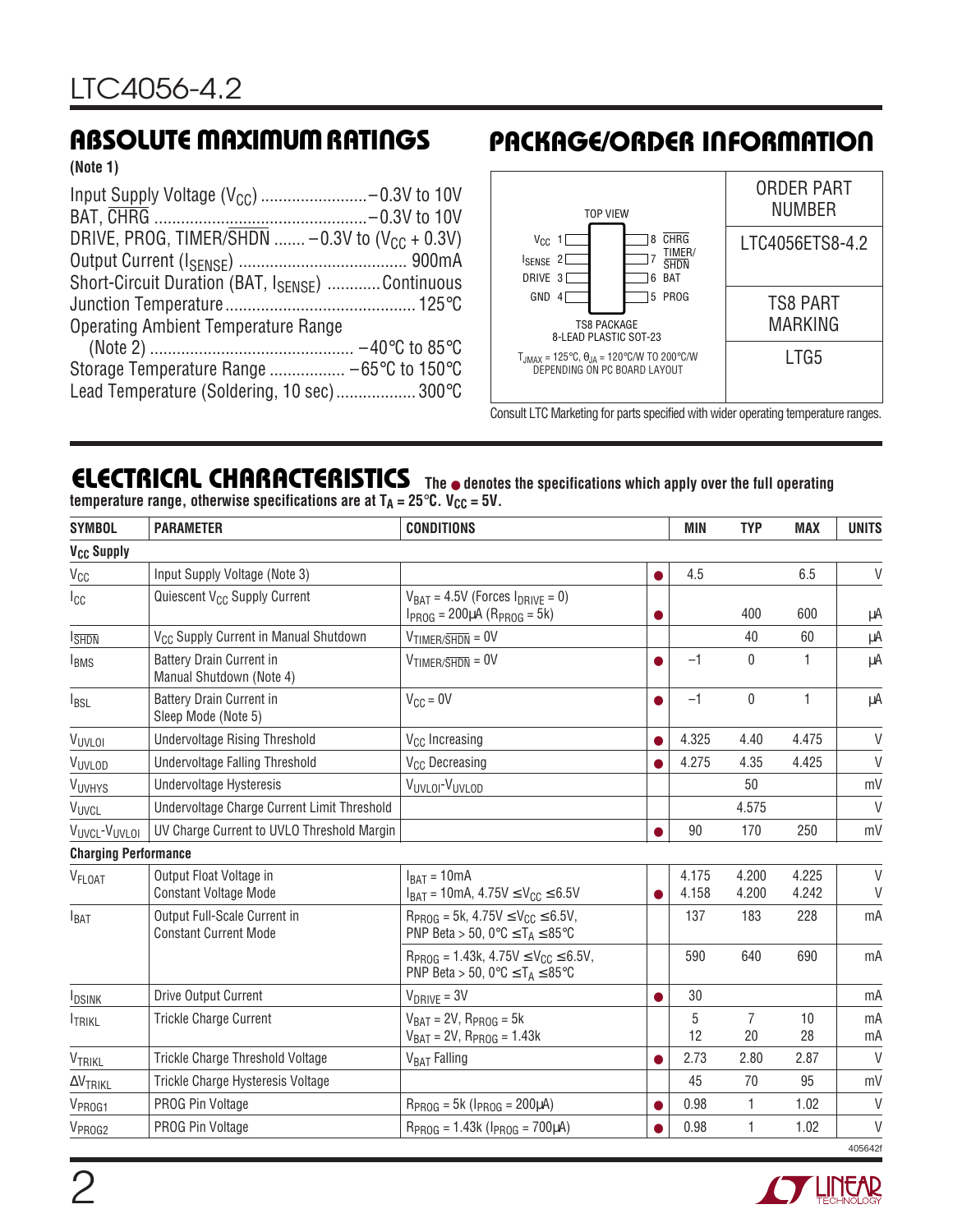#### **ELECTRICAL CHARACTERISTICS The** ● **denotes the specifications which apply over the full operating temperature range, otherwise specifications are at**  $T_A = 25^\circ \text{C}$ **. V<sub>CC</sub> = 5V.**

| <b>SYMBOL</b>                 | <b>PARAMETER</b>                         | <b>CONDITIONS</b>                                                                                                     | MIN   | TYP  | <b>MAX</b> | <b>UNITS</b>  |
|-------------------------------|------------------------------------------|-----------------------------------------------------------------------------------------------------------------------|-------|------|------------|---------------|
| $\Delta V_{RECHRG}$           | Recharge Threshold Voltage               | $V_{\text{FLOAT}} - V_{\text{RECHRG}}, V_{\text{BAT}} > V_{\text{TRIKL}},$<br><b>Charge Termination Timer Expired</b> | 100   | 150  | 200        | mV            |
| <b>TTIMER</b>                 | <b>TIMER/SHDN</b> Accuracy               | $C_{TIMER} = 1 \mu F R_{PROG} = 1.43k$                                                                                |       | 10   | 12         | $\frac{0}{0}$ |
| <b>Charger Manual Control</b> |                                          |                                                                                                                       |       |      |            |               |
| <b>VMSDT</b>                  | Manual Shutdown Threshold Voltage        | V <sub>TIMER/SHDN</sub> Increasing                                                                                    | 0.6   | 0.82 |            | V             |
| <b>VMSHYS</b>                 | Manual Shutdown Hysteresis Voltage       | V <sub>TIMER/SHDN</sub> Decreasing                                                                                    | 50    | 75   | 125        | mV            |
| <b>I</b> SHDN                 | TIMER/SHDN Pin Pull-up Current           | $V$ timer/shdn = $0V$                                                                                                 | $-10$ | $-7$ | $-4$       | μA            |
| <b>Protection</b>             |                                          |                                                                                                                       |       |      |            |               |
| <b>IDSHRT</b>                 | Drive Output Short-Circuit Current Limit | $V_{DRIVE} = V_{CC}$                                                                                                  | 30    | 65   | 130        | mA            |
| <b>IPSHRT</b>                 | PROG Pin Short-Circuit Current Limit     | $V_{PROG} = 0V$                                                                                                       |       | 1.4  |            | mA            |
| <b>Status Output</b>          |                                          |                                                                                                                       |       |      |            |               |
| $I_{CHRG}$                    | <b>CHRG Pin Weak Pull-Down Current</b>   | $V_{CHRG} = 1V$ , $V_{TIMER/SHDN} = 0V$                                                                               | 6     | 12   | 18         | μA            |
| <b>V<sub>CHRG</sub></b>       | <b>CHRG Output Low Voltage</b>           | $I_{CHRG} = 10mA$                                                                                                     |       | 0.2  | 0.4        | V             |

**Note 1:** Absolute Maximum Ratings are those values beyond which the life of a device may be impaired.

**Note 2:** The LTC4056E is guaranteed to meet performance specifications from 0°C to 70°C ambient temperature range. Specifications over the  $-40^{\circ}$ C to 85 $^{\circ}$ C operating ambient temperature range are assured by design, characterization and correlation with statistical process controls.

**Note 3:** Although the LTC4056 will operate with input voltages as low as 4.5V, charging will not begin until  $V_{CC}$  exceeds  $V_{UVC}$ .

**Note 4:** Assumes that the external PNP pass transistor has negligible B-C reverse-leakage current when the collector is biased at 4.2V ( $V<sub>BAT</sub>$ ) and the base is biased at 5V ( $V_{CC}$ ).

**Note 5:** Assumes that the external PNP pass transistor has negligible B-E reverse-leakage current when the emitter is biased at  $0V (V_{CC})$  and the base is biased at 4.2V  $(V_{BAT})$ .

# **TYPICAL PERFORMANCE CHARACTERISTICS**



#### **Float Voltage vs IBAT** 4.202  $V<sub>CC</sub> = 5V$ </u> T<sub>A</sub> = 25°C<br>PNP = FZT749  $R_{PROG} = 1.30k$ 4.201 FLOAT VOLTAGE (V) FLOAT VOLTAGE (V) 4.200 4.199 4.198 100 200 400 0 300 500 600 700

 $I<sub>BAT</sub>$  (mA)

4056-4.2 G02

#### **IBAT VS Temperature and Supply Voltage**



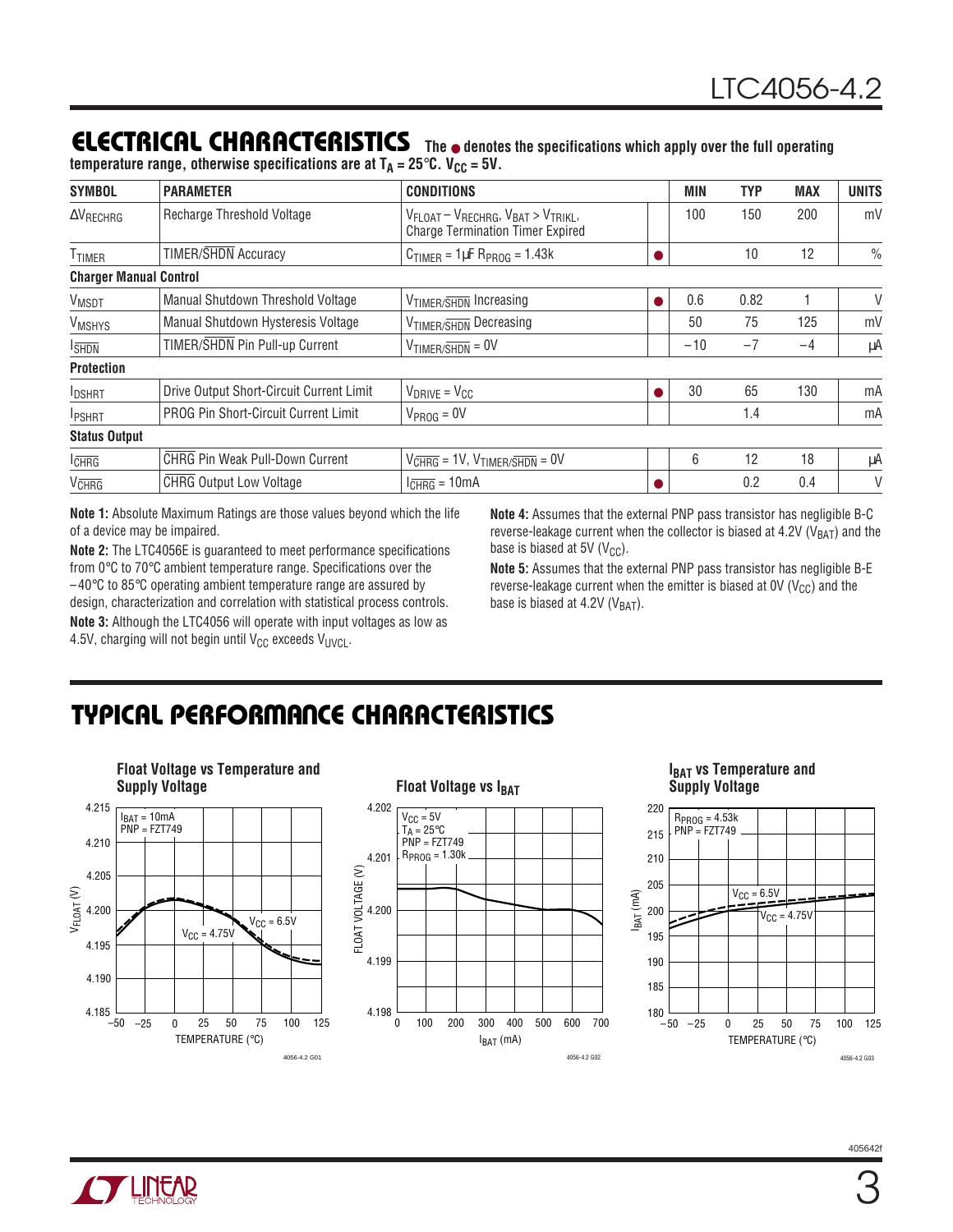# **TYPICAL PERFORMANCE CHARACTERISTICS**



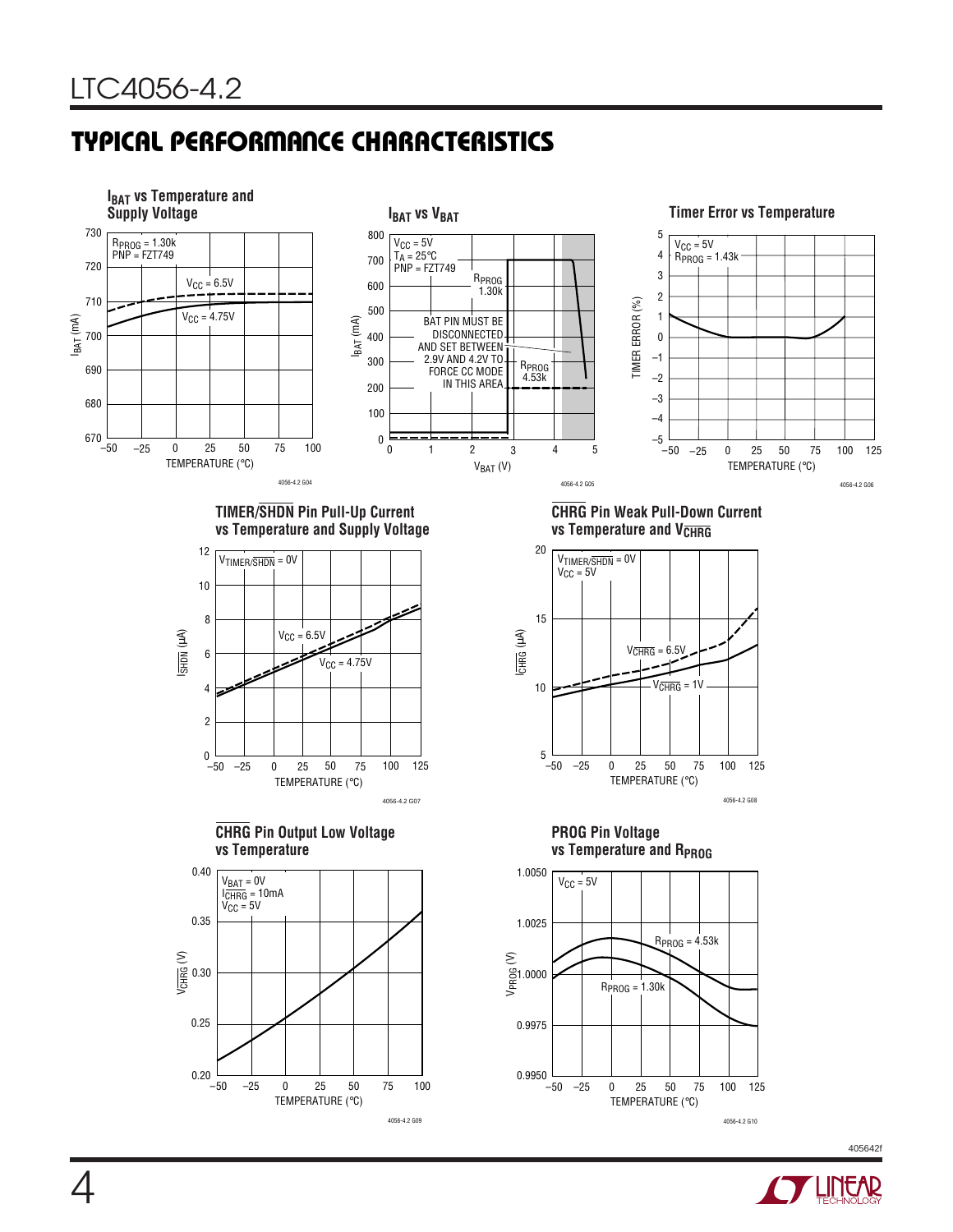## **PIN FUNCTIONS**

**V<sub>CC</sub>** (Pin 1): Positive Input Supply Voltage. This pin supplies power to the internal control circuitry and external PNP transistor through the internal current sense resistor. This pin should be bypassed to ground with a capacitor in the range of 1µF to 10µF.

**ISENSE (Pin 2):** Sense Node for Charge Current. Current from  $V_{CC}$  passes through the internal current sense resistor and out of the  $I_{\text{SFNSF}}$  pin to supply current to the emitter of the external PNP transistor. The collector of the PNP provides charge current to the battery.

**DRIVE (Pin 3):** Base Drive Output for the External PNP Pass Transistor. Provides a controlled sink current to drive the base of the PNP. This pin has current limiting protection.

**GND (Pin 4):** Ground. Provides a reference for the internal voltage regulator and a return for all internal circuits. When in the constant voltage mode, the LTC4056 will precisely regulate the voltage between the BAT and GND pins. The battery ground should connect close to the GND pin to avoid voltage drop errors.

**PROG (Pin 5):** Charge Current Programming Pin. Provides a virtual reference voltage of 1V for an external resistor ( $R_{PROG}$ ) connected between this pin and ground to program the battery charge current. In constant current mode the typical charge current is 915 times the current through this resistor ( $I_{CHG}$  = 915V/R<sub>PROG</sub>). Current is limited to approximately  $1.4$ mA ( $I<sub>CHG</sub>$  of approximately 1.4A).

**BAT (Pin 6):** Battery Voltage Sense Input. A precision internal resistor divider sets the final float voltage on this pin. This divider is disconnected in the manual shutdown or sleep mode. No bypass capacitance is needed on this pin for stable operation when a battery is present. However, any low ESR capacitor exceeding 22µF on this pin should be decoupled with 0.2 $\Omega$  to 1 $\Omega$  resistor. Without a battery, a minimum bypass capacitance of 4.7µF with 0.5Ω series resistance is required.

**TIMER/SHDN (Pin 7):** Programmable Charge Termination Timer and Shutdown Input. Pulling this pin below the shutdown threshold voltage will shut down the charger reducing the supply current to approximately 40µA and the battery drain current to near 0µA. A capacitor on this pin programs the charge termination timer.

**CHRG (Pin 8):** Open-Drain Charge Status Output. When the battery is being charged, the CHRG pin is pulled low by an internal N-channel MOSFET. When the timer has timed out (terminating the charge cycle) or when the LTC4056 is in shutdown, but power is applied to the IC (i.e.,  $V_{CC}$ )  $V_{UVU}$   $_{O}$ ), a 12 $\mu$ A current source is connected from the CHRG pin to ground. The CHRG pin is forced to a high impedance state when input power is not present (i.e.,  $V_{CC}$  $<$  V<sub>IIVI</sub>  $_{OD}$ ).

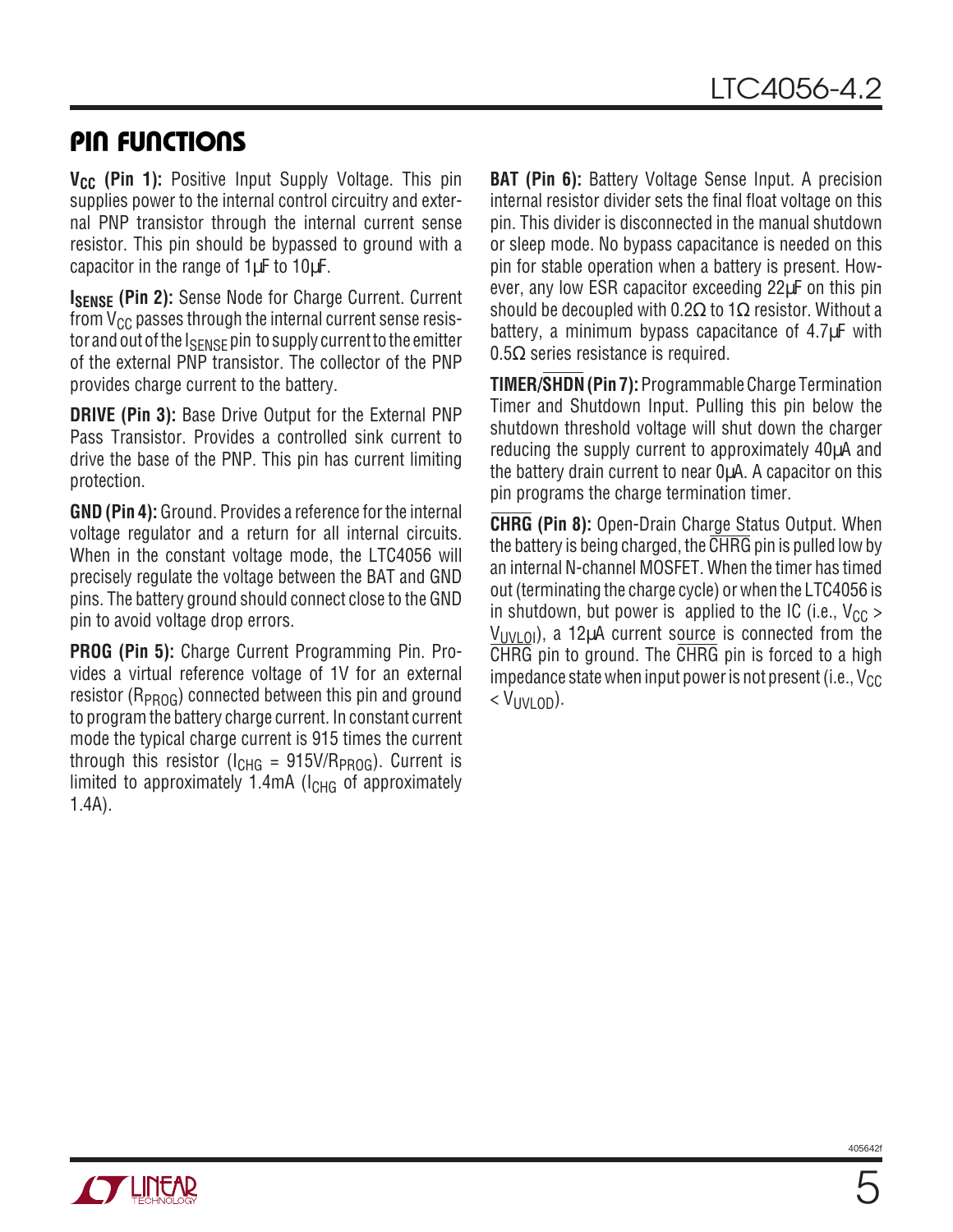# **BLOCK DIAGRAM**



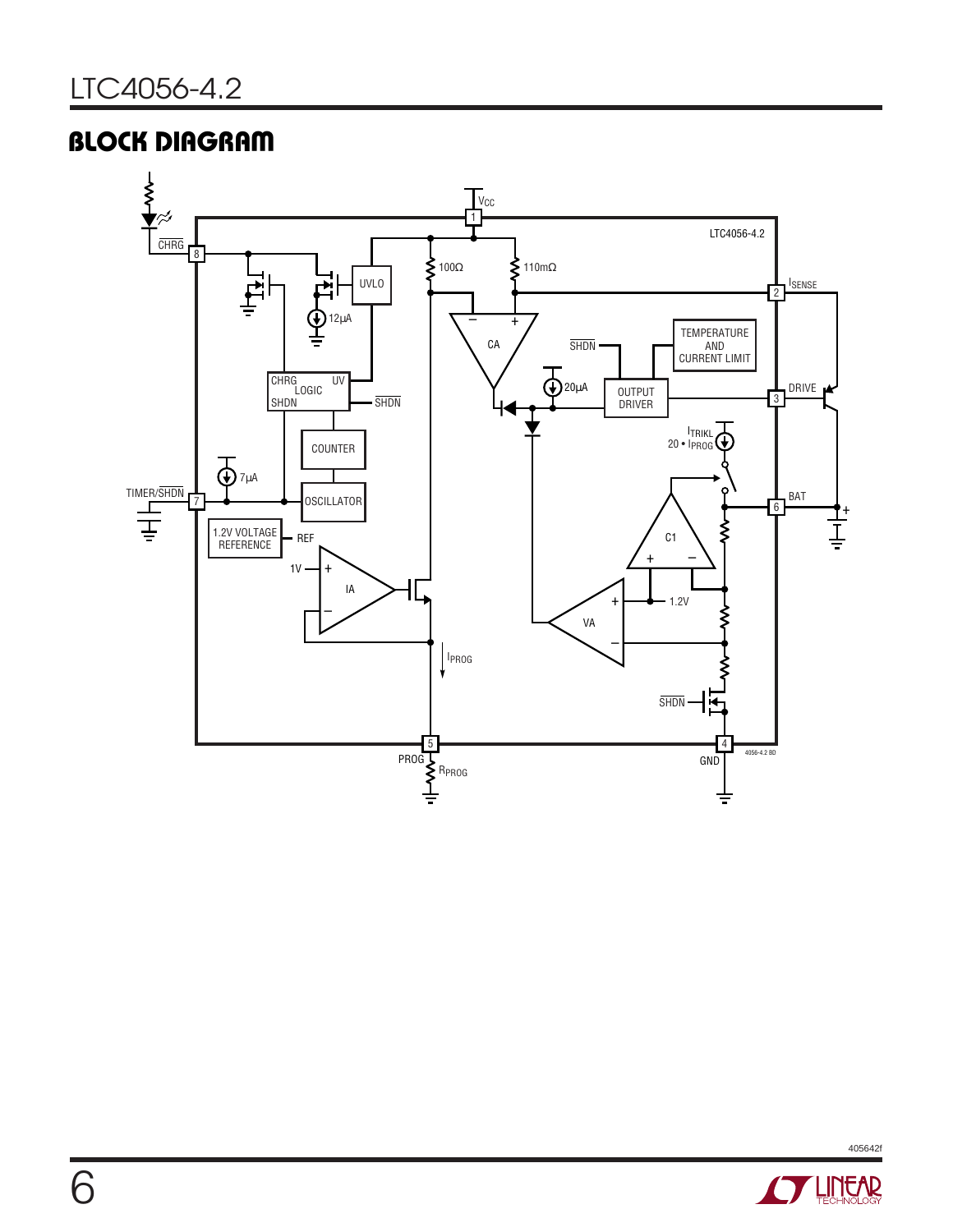# **OPERATION**

The LTC4056 is a linear battery charger controller with a programmable charge termination timer. Operation can be understood by referring to the Block Diagram. A charge cycle begins when  $V_{CC}$  rises above the UVLO (undervoltage lockout) threshold  $V_{UVLOI}$  (nominally 4.4V), an external current programming resistor is connected between the PROG pin and ground and the TIMER/SHDN pin is allowed to rise above the shutdown threshold  $V_{\text{MSDT}}$  (nominally 0.82V).

If the battery voltage is below  $V_{\text{TRI}K1}$  (2.8V) at the beginning of the charge cycle, the charger goes into trickle charge mode to bring the cell voltage up to a safe level for charging at full current. In this mode, an internal current source provides approximately 2% of the programmed charge current to the BAT pin. The charger goes into the full charge constant current mode once the voltage on the BAT pin rises above V<sub>TRIKI</sub> +  $\Delta V$ <sub>TRIKI</sub> (2.9V).

During full current charging, the collector of the external PNP provides the charge current. The PNP emitter current flows through the I<sub>SENSE</sub> pin and through the internal 110m $\Omega$  current sense resistor. This current is close in magnitude, but slightly more than the collector current since it includes base current. Amplifier A1 forces 1V on the PROG pin. Therefore, a current equal to 1V/R<sub>PROG</sub> will flow through the internal 100 $\Omega$  resistor. Amplifier CA will force the same voltage that appears across the 100 $\Omega$ resistor to appear across the internal 110m $\Omega$  resistor. This amplifier ensures that the current flowing out of the ISENSE pin is equal to 915 times the current flowing out of the PROG pin. Therefore, neglecting base current, the charge current will be  $915V/R_{PROG}$ . This region of operation is referred to as constant current mode.

As the battery accepts charge, its voltage rises. When it reaches the preset float voltage of 4.2V, a precisely divided down version of this voltage (1.2V) is compared to the 1.2V internal reference voltage by amplifier VA. If the battery voltage attempts to exceed 4.2V (1.2V at the input of amplifier VA), the amplifier will divert current away from the output driver thus limiting charge current to maintain 4.2V on the battery. This is the constant voltage mode.

An external capacitor on the TIMER/SHDN pin and the resistance between the PROG pin and ground set the total charge time. When this time elapses, the charge cycle terminates and the CHRG pin transitions from a strong pull-down to a weak 12µA pull-down. To restart the charge cycle, simply remove the input voltage and reapply it or momentarily force the TIMER/SHDN pin to ground. The charge cycle will also restart if the BAT pin voltage falls below the recharge threshold ( $V_{RFCHRG}$  is nominally 4.05V).

When  $V_{CC}$  is applied, pulling the TIMER/ $\overline{\text{SHDN}}$  pin to ground will manually shut down the charger and reset the timer. When this pin is released an internal 7µA current source pulls the TIMER/SHDN pin above the 0.82V shutdown threshold to resume charging.

Fault conditions such as overheating of the die or excessive DRIVE pin or PROG pin current are monitored and limited.

When input power is removed or manual shutdown is entered, the charger will drain only tiny leakage currents (<1µA) from the battery, thus maximizing battery standby time. With  $V_{CC}$  removed the external PNP base is connected to the battery by the charger. In manual shutdown the base is connected to  $V_{CC}$  by the charger.

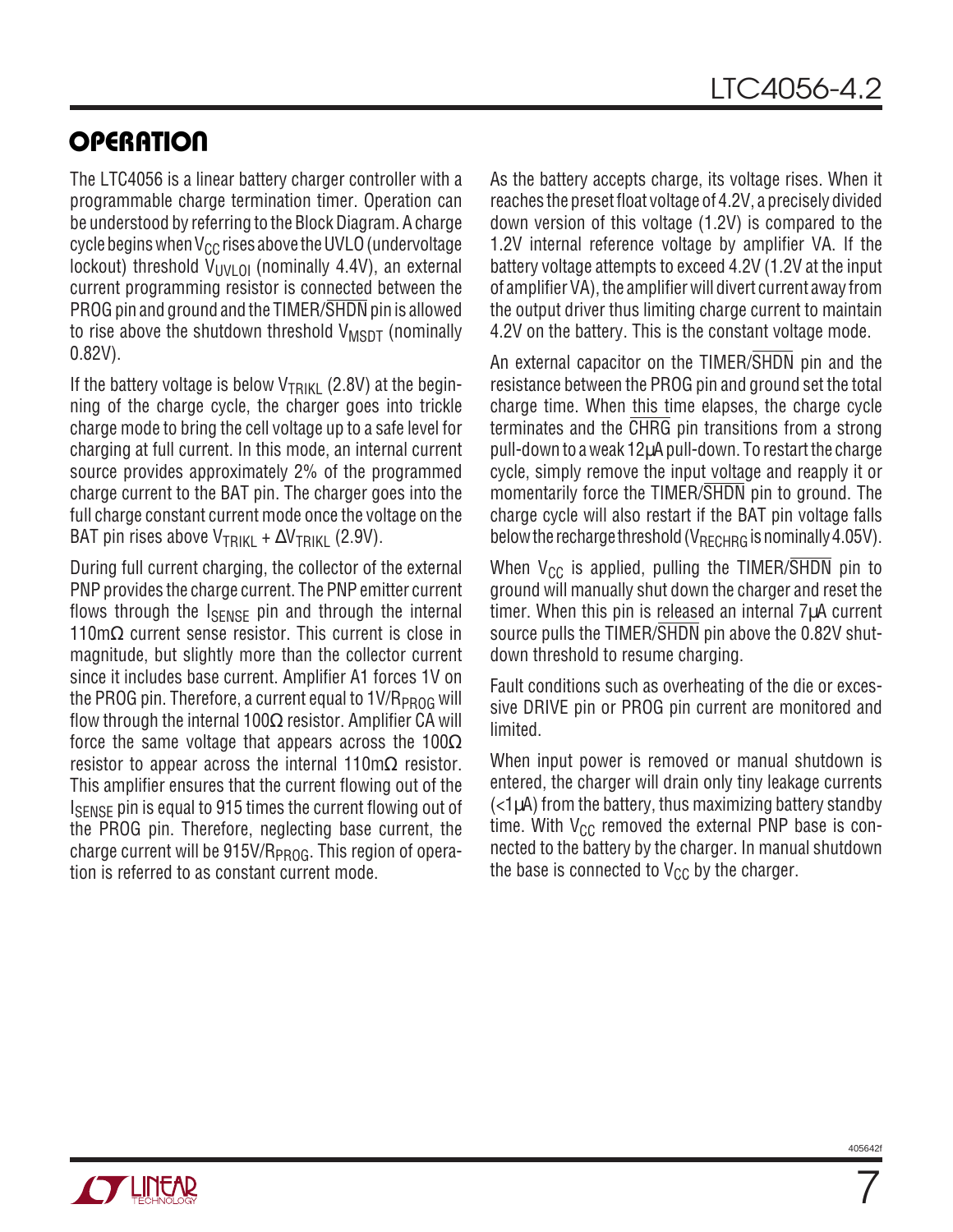#### **Undervoltage Lockout**

An internal undervoltage lockout (UVLO) circuit monitors the input voltage and keeps the charger in shutdown mode until V<sub>CC</sub> rises above the UVLO threshold (V<sub>UVLOI</sub> is typically 4.4V). Approximately 50mV of hysteresis is built in to prevent oscillation around the threshold level. In undervoltage lockout, battery drain current is very low (<1µA) and supply current is approximately 40µA.

#### **Undervoltage Charge Current Limiting**

The LTC4056 includes undervoltage charge current limiting that prevents full charge current until the input supply voltage reaches a threshold value  $(V_{\text{UVCL}})$ . This feature is particularly useful if the LTC4056 is powered from a supply with long leads (or any relatively high output impedance).

For example, USB powered systems tend to have highly variable source impedances (due primarily to cable quality and length). A transient load combined with such an impedance can easily trip the UVLO threshold and turn the charger off unless undervoltage charge current limiting is implemented.

Consider a situation where the LTC4056 is operating under normal conditions and the input supply voltage begins to sag (e.g. an external load drags the input supply down). If the input voltage reaches  $V_{\text{UVCI}}$  (approximately 170mV above the rising undervoltage lockout threshold,  $V_{UVLOI}$  oi), undervoltage charge current limiting will begin to reduce the charge current in an attempt to maintain  $V_{UVCL}$ at the  $V_{CC}$  input of the IC. The LTC4056 will continue to operate at the reduced charge current until the input supply voltage is increased or voltage mode reduces the charge current further.

### **Trickle Charge and Defective Battery Detection**

At the beginning of a charge cycle, if the battery voltage is low (below  $V_{TRIKI}$  of about 2.8V) the charger goes into trickle charge mode reducing the charge current to approximately 2% of the full-scale current. If the low battery voltage persists for one quarter of the total charge time, the battery is assumed to be defective, the charge cycle is terminated and the CHRG pin output transitions from a strong pull-down to a 12µA pull-down. To restart the

charge cycle, remove the input voltage and reapply it or momentarily force the TIMER/SHDN pin to ground.

### **Programming Charge Current**

When in constant current mode, the full-scale charge current is programmed using a single external resistor between the PROG pin and ground,  $R_{PROG}$ . The current delivered to the  $I_{SENSE}$  pin (flowing from  $V_{CC}$  through the internal 110mΩ sense resistor) will be 915 times the current in  $R_{PROG}$ . Because the LTC4056 provides a virtual 1V source at the PROG pin, the charge current is given by:

$$
I_{CHG} = (I_{PROG}) \cdot 915 = \left(\frac{1V}{R_{PROG}}\right) \cdot 915 \text{ or}
$$

$$
R_{PROG} = \left(\frac{1V}{I_{CHG}}\right) \cdot 915
$$

Under trickle charge conditions, this current is reduced to approximately 2% of the full-scale value. The actual battery charge current ( $I_{BAT}$ ) is slightly lower than the expected charge current because the charger forces the emitter current and the battery charge current will be reduced by the base current. In terms of  $\beta$  (I<sub>C</sub>/I<sub>B</sub>), I<sub>BAT</sub> can be calculated as follows:

$$
I_{BAT}(A) = 915 \cdot I_{PROG}\left(\frac{\beta}{\beta + 1}\right) = \frac{915V}{R_{PROG}} \cdot \left(\frac{\beta}{\beta + 1}\right)
$$

If  $\beta$  = 50, then  $I_{BAT}$  is 2% low. If desired, reducing  $R_{PROG}$ by 2% can compensate for the 2% drop.

For example, if 700mA charge current is required, calculate:

$$
R_{PROG} = \left(\frac{1V}{700mA}\right) \cdot 915 = 1.3k
$$

If a low  $\beta$  needs to be compensated for, say  $\beta = 50$ , calculate:

$$
R_{PROG} = \frac{915V}{700mA} \cdot \left(\frac{50}{50+1}\right) = 1.27k
$$

For best stability over temperature and time, 1% metalfilm resistors are recommended.

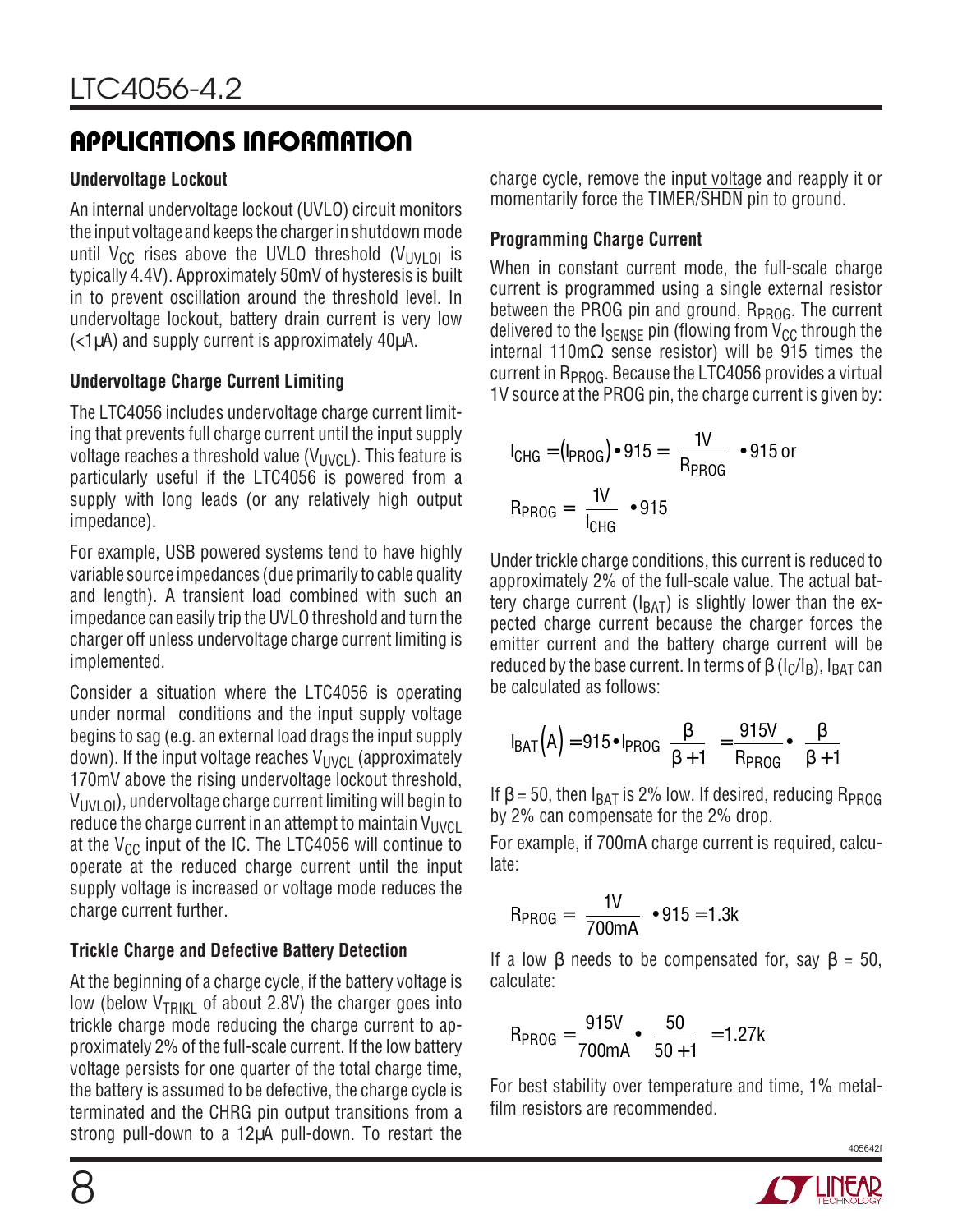#### **Termination Timer**

The programmable timer is used to terminate the charge cycle. The timer duration is programmed by an external capacitor at the TIMER/SHDN pin and the external PROG resistor. The total charge time is:

Time(Hours) =  $1.935 \cdot R_{PROG}(k) \cdot C_{TIMER}(\mu F)$  or

 $C_{\text{TIMFR}}(\mu) = \text{Time}(\text{Hours})/1.935 \cdot \text{R}_{\text{PROG}}(k)$ 

For example, to program a three hour timer with a 600mA charge current (i.e.,  $R_{PROG} = 1.54k$ ), calculate:

$$
C_{\text{TIMER}} = \frac{3}{1.935 \cdot 1.54} = 1 \mu F
$$

The timer starts when an input voltage greater than the undervoltage lockout threshold level is applied, a program resistor is connected to ground and the TIMER/SHDN pin is allowed to rise above the shutdown threshold. After a time-out occurs, the charge current stops and the CHRG output transitions from a strong pull-down to a 12µA pulldown to indicate charging has stopped. As long as the input supply remains above  $V_{UVLOD}$  and the battery voltage remains above VRECHRG the charger will remain in this standby mode.

If the battery voltage remains below  $V_{TRIKI}$  for 25% of the programmed time, the charger will enter standby mode. Furthermore, if the battery voltage is above the recharge threshold ( $V_{\text{RFCHRG}}$  is typically 4.05V) at the beginning of a charge cycle or if a falling battery voltage triggers a recharge cycle (following a previous time-out), the charge cycle will be shortened to 50% of the programmed time. This feature reduces the charge time for batteries that are near full capacity. Connecting the TIMER/SHDN pin to  $V_{CC}$ disables the timer function.

#### **Manual Shutdown**

Pulling the TIMER/ $\overline{\text{SHDN}}$  pin below  $V_{\text{MSDT}} - V_{\text{MSHYS}}$ (typically 0.745V) will put the charger into shutdown mode and reset the timer. In this mode, the LTC4056 consumes 40µA of supply current and drains a negligible leakage current from the battery ( $I_{BMS}$ ).

A 7µA current source pulls up on the TIMER/SHDN pin while in shutdown to ensure that the IC will start up once the TIMER/SHDN pin is released. Given the low magnitude of this current, it is a simple matter for an external opendrain (or open-collector) output to pull the TIMER/SHDN pin to ground for shutdown and release the pin for normal operation.

#### **Sleep Mode**

When the input supply is disconnected, the IC enters the sleep mode. In this mode, the battery drain current  $(I_{BSL})$ is a negligible leakage current, allowing the battery to remain connected to the charger for an extended period of time without discharging the battery. The leakage current is due to the reverse-biased B-E junction of the external PNP transistor. Furthermore, the CHRG pin assumes a high impedance state.

### **CHRG Status Output Pin**

When the charge cycle starts, the CHRG pin is pulled to ground by an internal N-channel MOSFET capable of driving an LED. When the charge cycle ends, the strong pull-down transitions to a 12µA pull-down on the CHRG pin as long as the input supply remains above the UVLO threshold ( $V_{UVLOD}$ ) and the battery voltage remains above  $V_{RFCHRG}$ . If the input supply falls below  $V_{UVI}$  op, the CHRG pin assumes a high impedance state. Figure 1 shows a flow diagram for a typical charge cycle. This diagram indicates the status of the CHRG pin in each charger state.

A microprocessor can be used to distinguish the three states of the CHRG pin (see Figure 2). To detect whether the LTC4056 is in trickle charge, charge, or short charge mode (i.e., strong pull-down), force the digital output pin (OUT) high and measure the voltage at the CHRG pin. The internal N-channel MOSFET will pull the pin voltage low even with the 2k pull-up resistor. Once the charge cycle terminates, the strong pull-down transitions to a 12µA pull-down. The IN pin will then be pulled high by the 2k pull-up resistor. To determine whether sufficient input voltage is present for charging (i.e., high impedance), the OUT pin should be forced to a high impedance state. If  $V_{CC}$  >  $V_{UVLO}$  then the 12µA CHRG pull-down will pull the IN pin low through the 800k resistor; otherwise, the 800k resistor will pull the IN pin high, indicating that  $V_{CC}$  <  $V_{UVU}$  op.

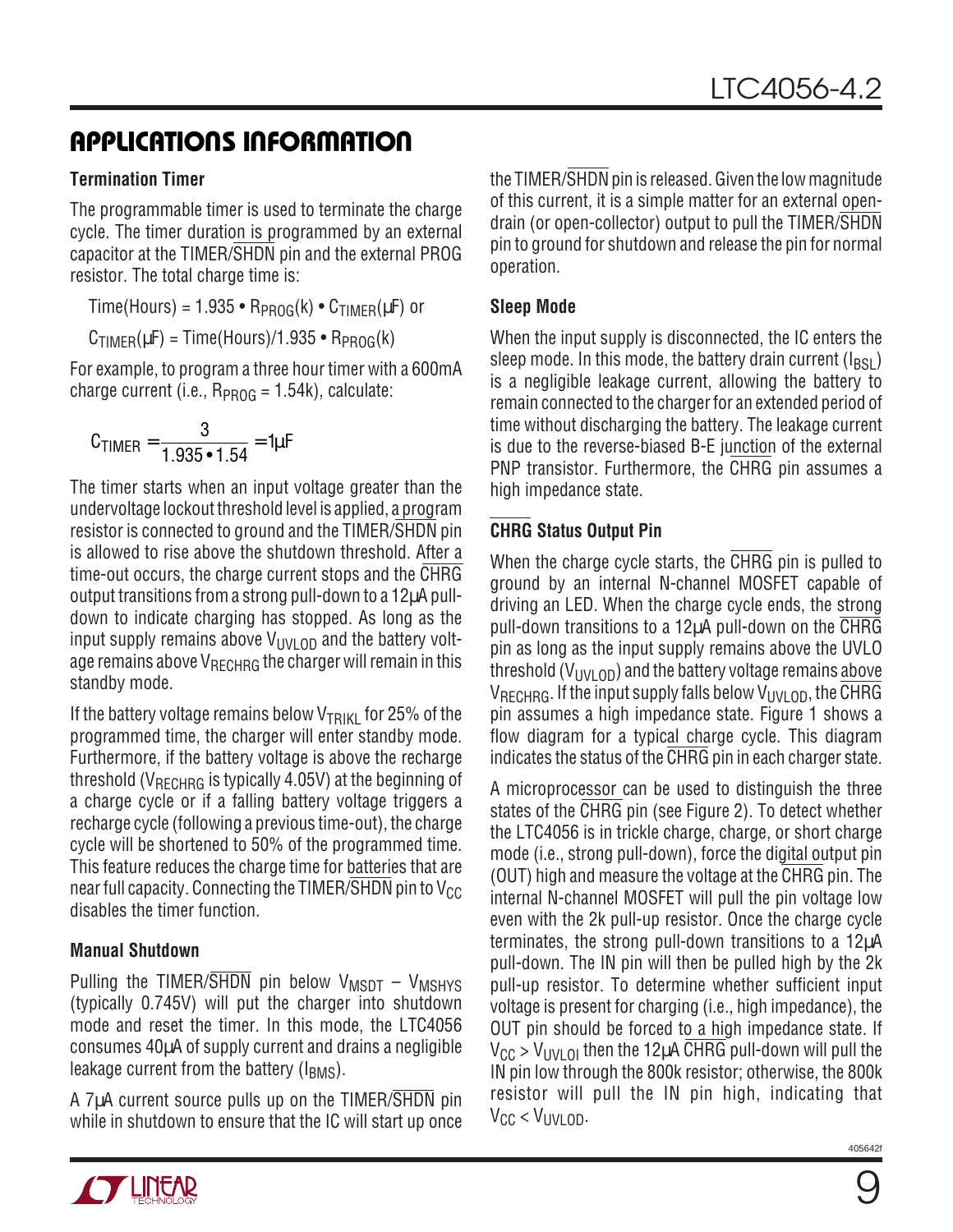

**Figure 1. State Diagram for a Typical Charge Cycle**





#### **Recharge**

If the battery voltage drops below  $V_{RECHRG}$  (typically 4.05V) after a charge cycle has terminated, a new charge cycle will begin. The recharge circuit integrates the BAT pin voltage for approximately a millisecond to prevent a transient from restarting the charge cycle. During a recharge cycle the timer will terminate the charge cycle after one-half of the programmed time has elapsed.

If the battery voltage remains below  $V_{\text{TRI}|\text{KI}}$  (typically 2.8V) during trickle charge for one-fourth of the programmed time, the battery may be defective and the charge cycle will end. In addition, the recharge comparator is disabled and a new charge cycle will not begin unless the input voltage is toggled off then on, or the TIMER/SHDN pin is momentarily pulled to ground.

#### **External PNP Transistor**

The external PNP pass transistor must have adequate beta, low saturation voltage and sufficient power dissipation capability (including any heat sinking, if required).

To provide 700mA of charge current with the minimum available base drive of approximately 30mA requires a PNP beta greater than 23. If lower beta PNP transistors are used, more base current is required from the LTC4056. This can result in the output drive current limit being reached, or thermal shutdown due to excessive power dissipation.

With low supply voltages, the PNP saturation voltage ( $V_{CFSAT}$ ) becomes important. The  $V_{CFSAT}$  must be less than the minimum supply voltage minus the maximum voltage drop across the internal sense resistor and bond wires (0.20 $\Omega$ ) and battery float voltage. If the PNP transistor cannot achieve the low saturation voltage required, base current will dramatically increase. This is to be avoided for a number of reasons: output drive may reach current limit resulting in the charger characteristics to go out of specifications, excessive power dissipation may force the IC into thermal shutdown, or the battery could become discharged because some of the current from the

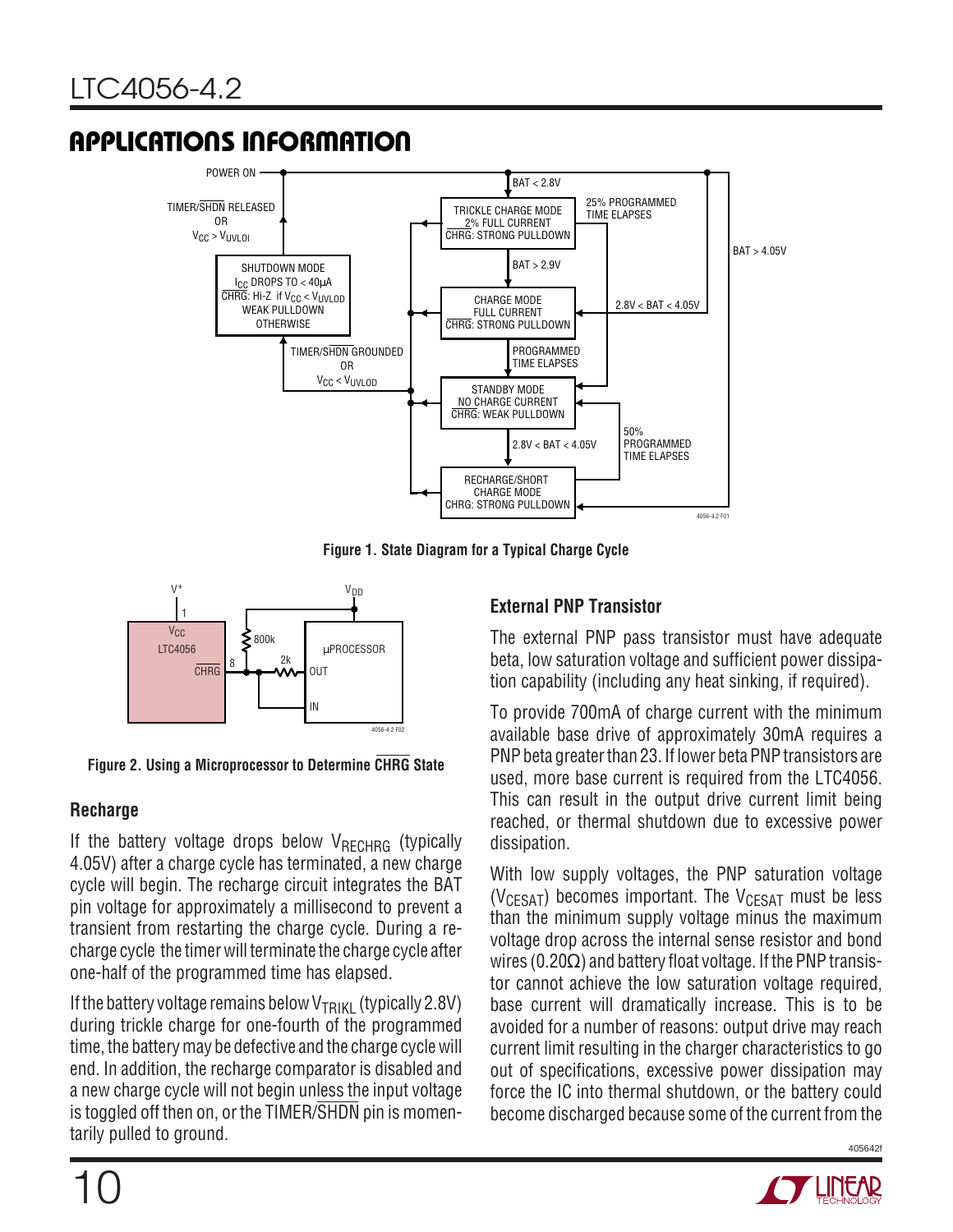DRIVE pin could be pulled from the battery through the forward biased collector base junction.

For example, to program a charge current of 500mA with a minimum supply voltage of 4.75V, the minimum operating  $V_{CF}$  is:

 $V_{CE(MIN)}(V) = 4.75 - (0.5) \cdot (0.2) - 4.2 = 0.45V$ 

Another important factor to consider when choosing the PNP pass transistor is the power handling capability. The transistor data sheet will usually give the maximum rated power dissipation at a given ambient temperature with a power derating for elevated temperature operation. The maximum power dissipation of the PNP when charging is:

 $P_{D(MAX)}(W) = I_{BAT} \bullet (V_{CG(MAX)} - V_{BAT(MIN)})$ 

 $V_{\text{CC}(MAX)}$  is the maximum supply voltage and  $V_{\text{BAT}(MIN)}$  is the minimum battery voltage when discharged.

Once the maximum power dissipation and  $V_{CE(MIN)}$  are known, Table 1 can be used as a guide in selecting some PNPs to consider. In the table, very low  $V_{CESAT}$  is less than 0.25V, low  $V_{CFSAT}$  is 0.25V to 0.5V and the others are 0.5V to 0.8V all depending on the current. See the manufacturer data sheet for details. All of the transistors are rated to carry at least 1A continuously as long as the power dissipation is within limits. In addition, the maximum supply voltage, minimum battery voltage and chosen charge current should be checked against the manufacturer's data sheet to ensure that the PNP transistor is operating within its safe operating area. The Stability section addresses caution in the use of very high beta PNP transistors.

Should overheating of the PNP transistor be a concern, protection can be achieved with a positive temperature coefficient (PTC) thermistor wired in series with the current programming resistor and thermally coupled to the transistor. The PTH9C chip series from Murata has a steep resistance increase at temperature thresholds from 85°C to 145°C making it behave somewhat like a thermostat switch. For example, the model PTH9C16TBA471Q thermistor is 470Ω at 25 $\degree$ C but abruptly increases its resistance to 4.7k at 125°C. Below 125°C, the device exhibits a small negative TC. The  $470\Omega$  thermistor can be added in series with a 976 $\Omega$  resistor to form the current programming resistor for a 640mA charger. Should the thermistor reach 125°C, the charge current will drop to 160mA and inhibit any further increase in temperature.

#### **Stability**

The LTC4056 contains two control loops: constant voltage and constant current. The constant voltage loop is stable without any compensation when a battery is connected with low impedance leads. Excessive lead length,

| TADIG T. FNL TASS HANSISLUI OGIGULIUN UUNUG                                       |                      |                          |                         |                                                |  |
|-----------------------------------------------------------------------------------|----------------------|--------------------------|-------------------------|------------------------------------------------|--|
| MAXIMUM $P_D(W)$<br><b>MOUNTED ON BOARD</b><br>AT T <sub>A</sub> = 25 $\degree$ C | <b>PACKAGE STYLE</b> | <b>ZETEX PART NUMBER</b> | <b>ROHM PART NUMBER</b> | <b>COMMENTS</b>                                |  |
| 3                                                                                 | $2 \times 2$ MLP     | ZXT1M322                 |                         | Very Low V <sub>CESAT</sub>                    |  |
| 0.5                                                                               | SOT-23               | FMMT549                  |                         | Low V <sub>CESAT</sub>                         |  |
| 0.625                                                                             | SOT-23               | FMMT720                  |                         | Very Low V <sub>CESAT</sub> , High Beta        |  |
| $\mathbf{1}$                                                                      | SOT-89               | FCX589 or BCX69          |                         |                                                |  |
| 1.1                                                                               | SOT-23-6             | ZXT13P12DE6              |                         | Very Low V <sub>CESAT</sub> , High Beta, Small |  |
| 1 to 2                                                                            | SOT-89               | <b>FCX717</b>            |                         | Very Low V <sub>CESAT</sub> , High Beta        |  |
| $\overline{c}$                                                                    | SOT-223              | <b>FZT589</b>            |                         | Low V <sub>CESAT</sub>                         |  |
| $\overline{2}$                                                                    | SOT-223              | BCP69 or FZT549          |                         |                                                |  |
| 0.75                                                                              | <b>FTR</b>           |                          | 2SB822                  | Low V <sub>CESAT</sub>                         |  |
|                                                                                   | ATV                  |                          | 2SB1443                 | Low V <sub>CESAT</sub>                         |  |
| 2                                                                                 | SOT-89               |                          | 2SA1797                 | Low V <sub>CESAT</sub>                         |  |
| 10 (T <sub>C</sub> = 25 $\textdegree$ C)                                          | T0-252               |                          | 2SB1182                 | Low V <sub>CESAT</sub> , High Beta             |  |



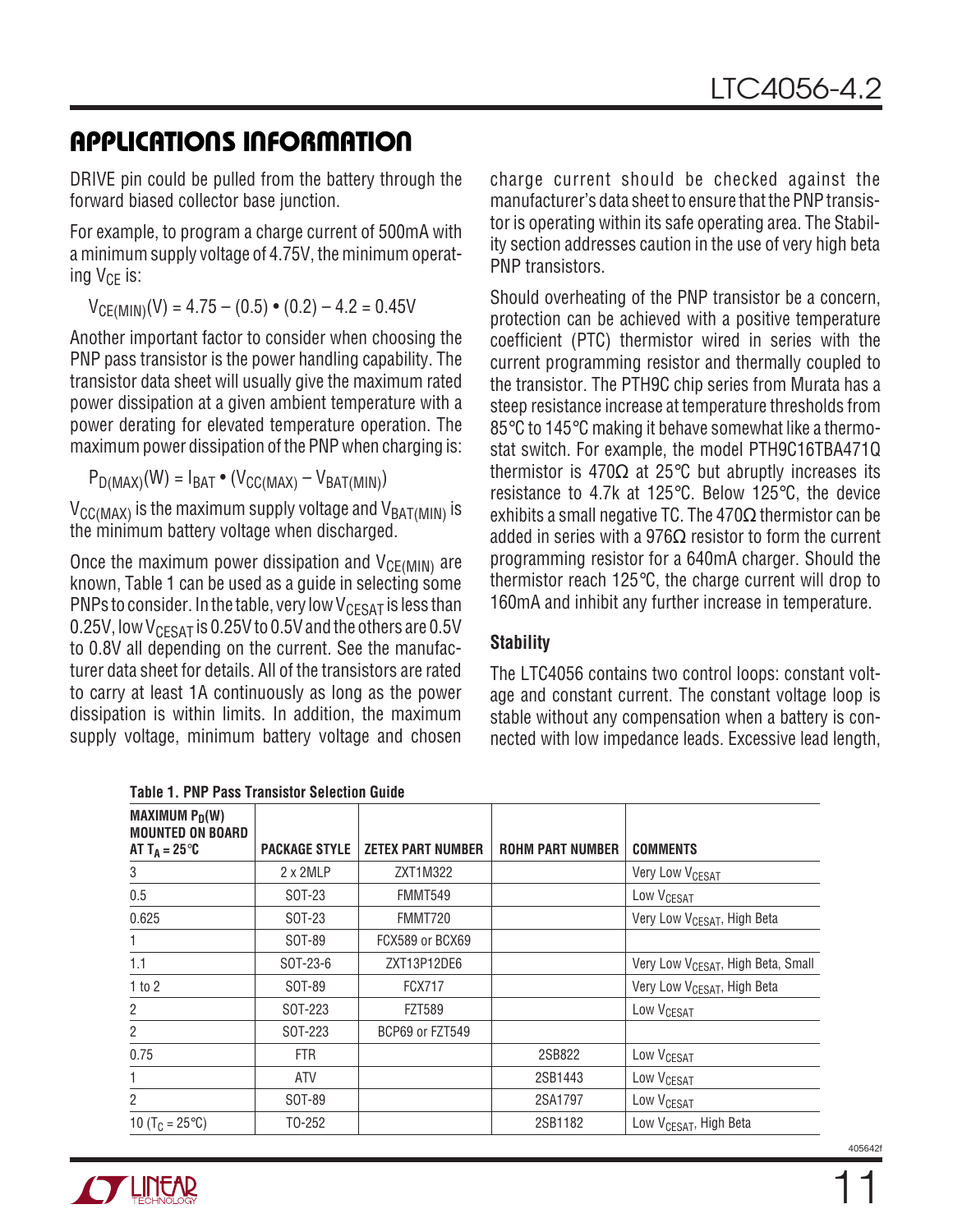however, may add enough series inductance to require a bypass capacitor of at least 1µF from BAT to ground. Furthermore, a 4.7µF capacitor with a 0.2 $\Omega$  to 1 $\Omega$  series resistor from BAT to ground is required to keep ripple voltage low when the battery is disconnected.

High value capacitors with very low ESRs (especially ceramic) reduce the constant voltage loop phase margin, possibly resulting in instability. Ceramic capacitors up to 22µF may be used in parallel with a battery, but larger ceramics should be decoupled with 0.2Ω to 1Ω of series resistance.

In the constant current mode, the PROG pin is in the feedback loop, not the battery. Because of the additional pole created by PROG pin capacitance, any additional capacitance on this pin must be limited. Although higher charge current applications (i.e., lower program resistance) can tolerate more PROG capacitance, a good rule of thumb is to keep the capacitive loading on the PROG pin to less than 660pF.

If additional capacitance on this pin is required (e.g., to provide an accurate, filtered low current 1V reference to external circuitry) a 1k to 10k decoupling resistor may be needed (see Figure 3).



**Figure 3. Isolating Capacitive Load on PROG Pin and Filtering**

#### **Reverse Polarity Input Voltage Protection**

In some applications, protection from reverse polarity voltage on  $V_{CC}$  is desired. If the supply voltage is high enough, a series blocking diode can be used. In other cases, where the voltage drop must be kept low, a P-channel MOSFET can be used (as shown in Figure 4).



**Figure 4. Low Loss Input Reverse Polarity Protection**

#### **V<sub>CC</sub> Bypass Capacitor**

Many types of capacitors with values ranging from  $1\mu$ F to 10µF located close to the LTC4056 will provide adequate input bypassing. However, caution must be exercised when using multilayer ceramic capacitors. Because of the self-resonant and high Q characteristics of some types of ceramic capacitors, high voltage transients can be generated under some start-up conditions, such as connecting the charger input to a hot power source. For more information refer to Application Note 88.

#### **Internal Protection**

Internal protection is provided to prevent excessive PROG pin currents ( $I_{PSHRT}$ ), excessive DRIVE pin currents  $(I_{DSHRT})$  and excessive self-heating of the LTC4056 during a fault condition. The faults can be generated from a shorted PROG pin, a shorted DRIVE pin or from excessive DRIVE pin current to the base of the external PNP transistor when it is in deep saturation from a very low  $V_{CF}$ . This protection is not designed to prevent overheating of the external pass transistor. However, thermal coupling between the external PNP and the LTC4056 will allow the internal thermal limit to deprive the PNP of base current when the junction temperature of the IC rises above about 135°C. The temperature of the PNP at that point, however, will be well in excess of 135°C. The exact temperature of the PNP depends on the thermal coupling between the LTC4056 and the PNP and on the  $\theta_{JA}$  of the transistor. See the section titled "External PNP Transistor" for information on protecting the transistor from overheating.

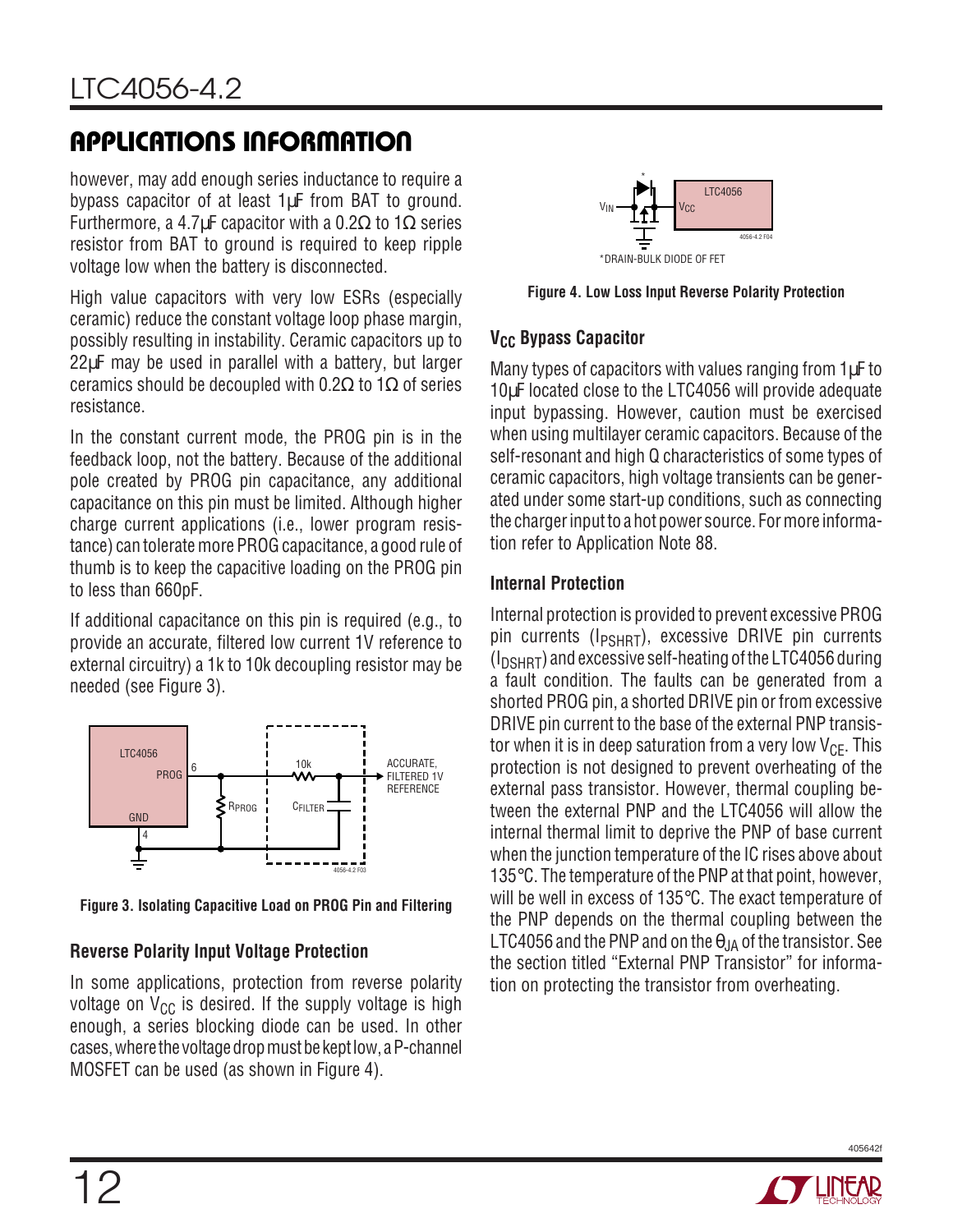# **TYPICAL APPLICATIONS**

#### **USB Charging**

The applications shown in Figures 5 and 6 are USB Li-Ion chargers with automatic PowerPath<sup>™</sup> control. In order to comply with USB power specifications a Li-Ion battery charger must be able to limit the current draw from the USB power port to 500mA, operate at input voltages as low as 4.75V (ignoring resistive drops in the cable and connectors which further reduce this value to 4.4V), and have a low current standby mode.

As described in Undervoltage Charge Current Limiting, the LTC4056 will automatically reduce charge current if the input supply voltage reaches  $V_{\text{UVCI}}$  (typically 4.575V). This feature ideally solves the additional 350mV of resistive drop that the USB power specification requires. If an LTC4056 is connected to a particularly resistive USB cable, then charge current will be reduced to ensure that the input voltage does not drop below the undervoltage lockout threshold.

The TIMER/SHDN pin can be used to put the LTC4056 into a low current standby mode. By pulling TIMER/SHDN to GND, the LTC4056 and LTC4412 will draw about 50µA to 60µA combined from the USB power port.

The LTC4056 actually regulates the current delivered to the I<sub>SFNSF</sub> pin (rather than the BAT pin current). This fact allows the 500mA maximum USB power port consumption to be easily enforced by tying all system loads to the ISENSE pin and programming the charger to supply just under 500mA (Figures 5 and 6 are programmed for 490mA). The total impedance between the  $V_{CC}$  pin and I<sub>SENSE</sub> pin is typically 0.2Ω, so the maximum drop is just 100mV (at 500mA).

PowerPath is a trademark of Linear Technology Corporation.







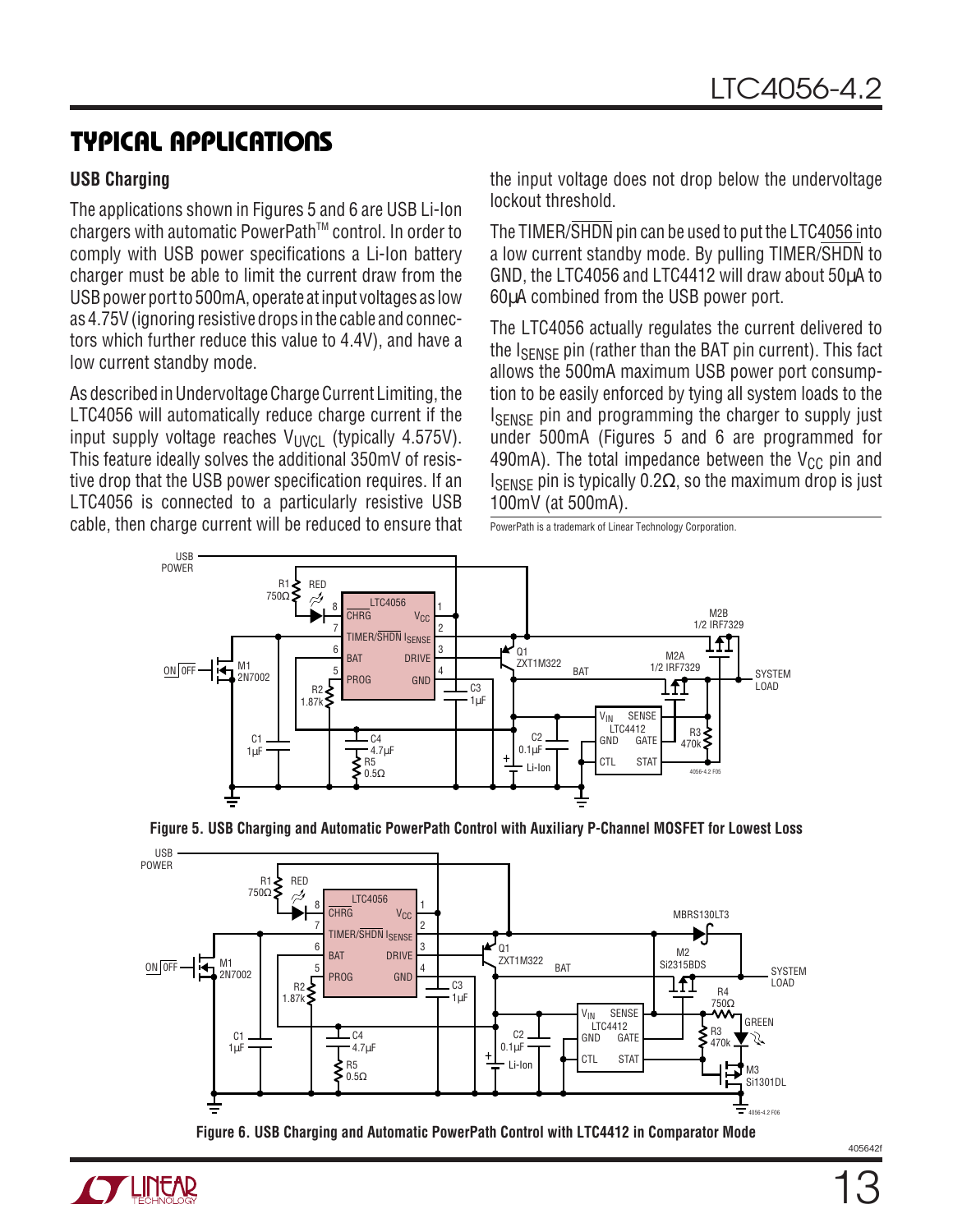# **TYPICAL APPLICATIONS**

It is important to keep in mind that the LTC4056 can only control charge current. If the system load is less than 500mA, then the LTC4056 can simply reduce the charge current by an amount equal to the system load current and the USB specification can be met. For instance, if the system load is 150mA, then the charge current will be reduced from 490mA to 340mA and the total USB input current will remain at 490mA, thereby meeting the specification.

However, if the system load is increased beyond 500mA the LTC4056 will reduce the charge current to zero, and all of the system load will be provided by the USB input. This scenario will violate the USB power specification. In order to avoid this situation, it is important to ensure that the system load never exceeds 500mA.

The LTC4412 provides automatic switchover of the system load between a battery and the USB input supply. This feature reduces the current drain on the battery to just a few microamps when a USB input is present. Figure 5 shows a dual FET solution to minimize voltage drop between the USB input voltage and the system load and Figure 6 uses a Schottky diode to simplify the design. Please refer to the LTC4412 data sheet for more information on the operation of the Ideal Diode Controller.

In both designs all USB input current passes through the sense resistor of the LTC4056 to ensure that the maximum current drawn from the USB input supply is limited to less than 500mA (assuming the system load is less than 500mA).

In Figure 6, P-channel MOSFET, M3, provides drive for the green LED that illuminates when the USB input supply is present. In both designs, the CHRG pin of the LTC4056 drives the red LED to indicate charging. Keep in mind that the Li-Ion battery will charge at a reduced rate if a significant system load is present. This is due to the fact that the 490mA charge current is split between the battery and the system load.

Optional N-channel MOSFET, M1, can be used to shut down the LTC4056 thereby reducing its input supply current to about 40µA. This will automatically turn off the red LED. However, since voltage will still be present on the USB input (and therefore the ISENSE pin), Figure 6 will continue to draw power through the green LED. The green

LED should not be used without additional control logic if a low current standby mode is required.

#### **NiCd or NiMH Charging**

The application circuit in Figure 7 shows how to use an LTC4056 to charge Nickel chemistry batteries with user termination. NiCd or NiMH batteries require constant current charging regardless of the battery voltage. To disable the voltage mode of the LTC4056 it is necessary to connect the BAT pin to a voltage between the trickle charge threshold and the final float voltage.

Assuming a reasonably well controlled input voltage, this can be accomplished with a simple resistor divider connected between the input supply and the BAT pin. In Figure 7, resistors R3 and R4 keep the BAT pin voltage between the required voltage levels provided the input voltage is between 4.5V and 6.1V (encompassing nearly the entire specified operating input supply range of 4.5V to 6.5V). The LTC4056 has an internal impedance of approximately 2MΩ to GND on the BAT pin, so it is important to keep the impedance of the resistor divider considerably below that value. Furthermore, a 0.1µF bypass capacitor may be required between the BAT pin and GND. If the input voltage rises above 6.1V then it is possible that the battery charge current will decrease due to the voltage mode amplifier of the LTC4056.

The TIMER/SHDN manual shutdown threshold of the LTC4056 is typically 0.82V, allowing the I/O port of a microcontroller to drive this pin with standard logic levels to manually control termination. Holding the TIMER/SHDN pin high simultaneously enables the charger and disables the internal timer function. A programmed constant current will be provided to the battery until the I/O port pulls the TIMER/SHDN pin to GND.





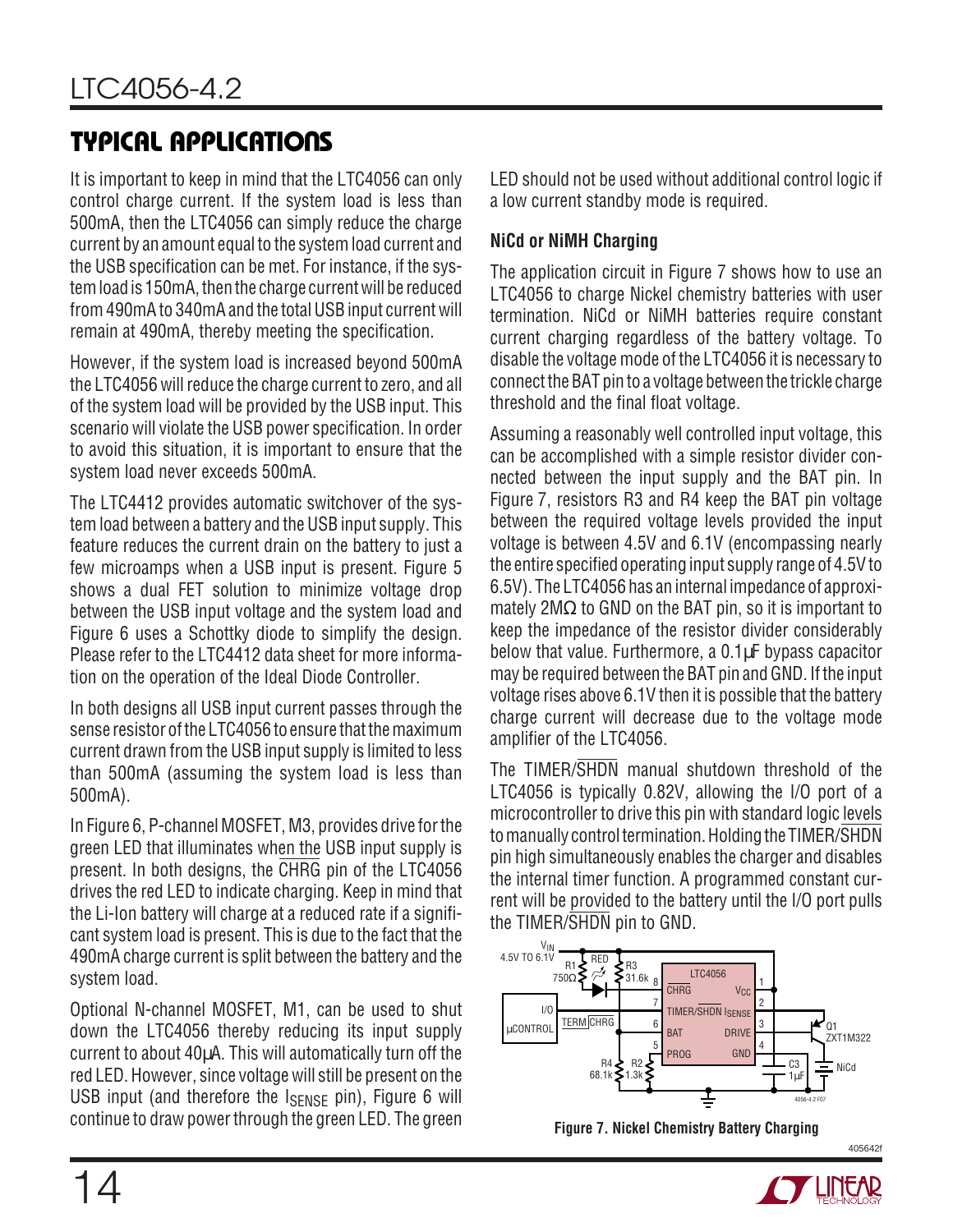## **PACKAGE DESCRIPTION**



**TS8 Package 8-Lead Plastic TSOT-23** (Reference LTC DWG # 05-08-1637)

3. DIMENSIONS ARE INCLUSIVE OF PLATING

4. DIMENSIONS ARE EXCLUSIVE OF MOLD FLASH AND METAL BURR

5. MOLD FLASH SHALL NOT EXCEED 0.254mm

6. JEDEC PACKAGE REFERENCE IS MO-193